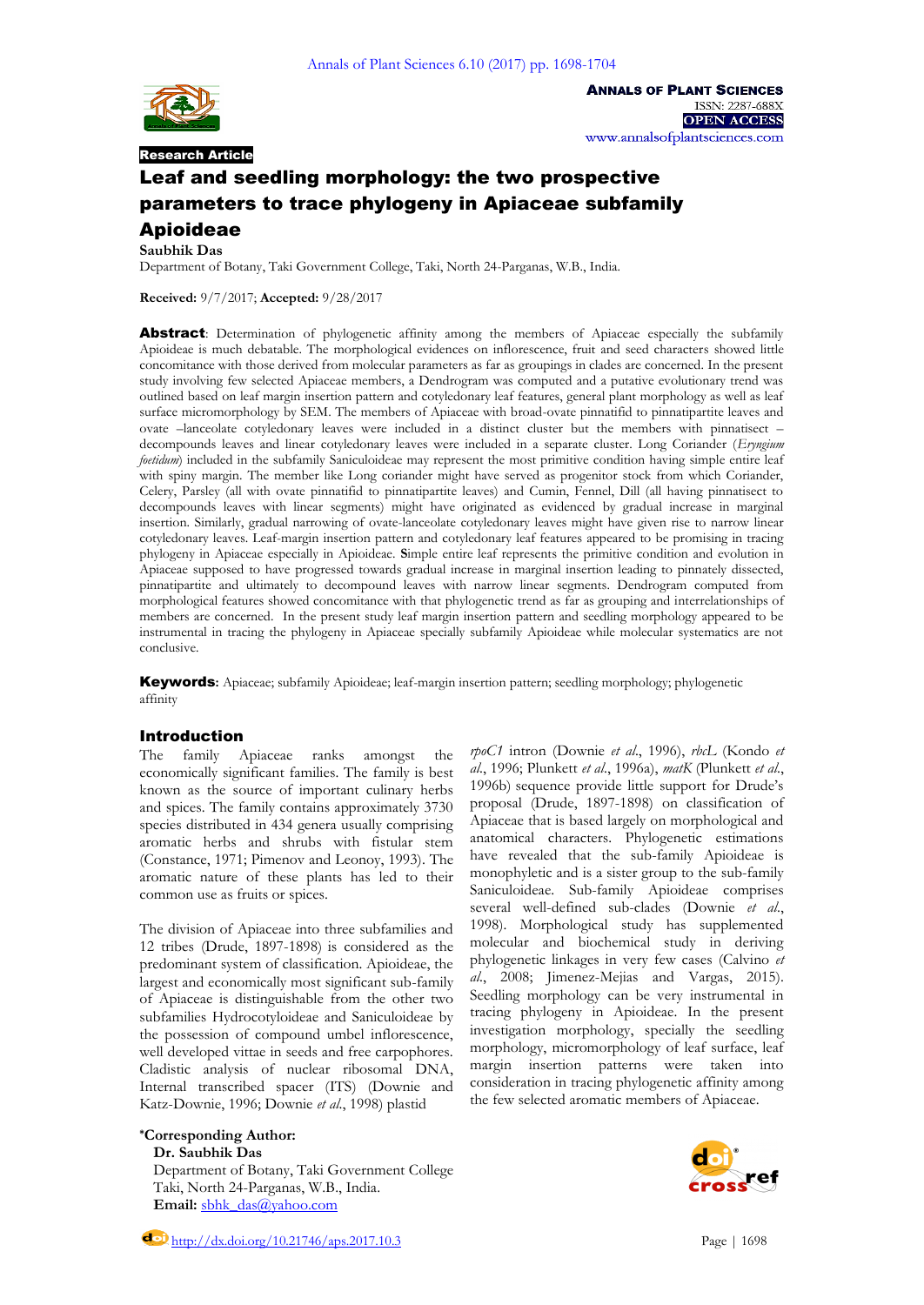## Materials and Methods **Materials**

The materials considered in the present investigation were – long Coriander or Culantro (*Eryngium foetidum* L.) belonging to Apiaceae subfamily Saniculoideae; Coriander or Cilantro (*Coriandrum sativum* L.), Parsley (*Petroselinum crispum* [Mill.] Nyman ex A.W. Hill), Fennel (*Foeniculum vulgare* Mill.), Ajwain (*Trachyspermum ammi* Sprague), Radhuni (*Trachyspermum roxburghianum* (DC) Craib), Cumin (*Cuminum cyminum* L.), Carrot (*Daucus carota* L.). Celery (*Apium graveolens* var. *dulce* (Mill.) pers) and Dill (*Anethum graveolens* L.) all belonging to Apiaceae subfamily Apioideae. The plants were grown in experimental station from the seeds collected from Sutton & Sons India, Pvt. Ltd in the month of December.

# **Methods**

**Leaf surface scanning:** A small segment of fresh leaf of each sample was mounted on aluminum stab and without any critical point drying and gold coating, scanned under SEI 200 Quanta Scanning Electron Microscope directly.

**Seedling morphology:** Two weeks old seedling of each species was studied and data were taken in terms of cotyledon shape, apex, length ration of lamina and petiole etc.

**General plant morphology:** Thirty-four prominent external morphological characters, including the cotyledonary features were taken into consideration to differentiate different members.

**Statistical analysis**: On the basis of presence or absence of a particular character state in all the samples a similarity matrix was prepared giving each character state a definite number. Percentage based pairing affinity (PA) values between different combinations of sample pairs were calculated by the following formula (Das, 2012).

 Character states common to sample A and B PA = ------------------------------------------------------ X 100 Total number of character states in sample A and B

From the pairing affinity values, a Dendrogram was computed using Statistica 13.2 cluster analysis software from Dell applying nearest neighbor or single linkage method.

## Results

## **Morphological observations**

**Leaf surface micromorphology by SEM:** The leaf surface scanning showed little variability among the genera studied. Most of the members showed epidermal cells with sinuous wall except Fennel having epidermal cells with straight walls**.** Radhuni and Ajwain belonging to the same genus (*Trachyspermum*) are characterized with conical warty

epidermal trichomes. Dill is characterized with densely packed small leaf-like epidermal hairs and long coriander is characterized with interconnecting transverse ridges between adjacent epidermal cells (Figure 1A-D).

**Seedling morphology:** The seedling morphological study revealed two groups among the members studied. One group showed ovatelanceolate to lanceolate cotyledon with distinguishable petiole, acute or rounded tips and lamina/petiole length ratio above 3.5 (Coriander, long Coriander, Celery, Parsley, Ajwain and Radhuni) while other group showed linearlanceolate to linear cotyledon with indistinguishable petiole and lamina/petiole length ratio less than 3.5 (Carrot, Fennel, Cumin and Dill).

**Study on general plant morphology:** Thirty-four (34) salient morphological characters (both qualitative and quantitative) with character states were taken into consideration (Table 1). The members of Apiaceae are characterized with the features like Annual or perennial habit, Caulescent or acaulescent nature with hollow or solid stem. Leaves are exstipulate generally compound rarely simple with sheathing petiole, entire, lamina usually pinnatifid to pinnatipartite to pinnatisectdecompound. Flowers are epigynous arranged in simple or compound Umbels, Umbellules few to many flowered, rays often subtended by bract forming involucres; Pedicels long, short or obscure; Calyx 5, small to obsolete; Petals 5, monomorphic or dimorphic with inflexed lip; Ovary inferior, style with stylopodium; Fruit cremocarp with two mericarp united attached to a central axis or Carpophore.

Leaf margin insertion is of special significance in Apiaceae. Different degrees of leaf margin insertion have created 3 types of leaf lamina - pinnatifid (Celery, Coriander, Parsley, Ajwain and Radhuni), pinnatipartite (Carrot) or decompound (Fennel, Cumin and Dill). Rarely leaf may be simple with spiny margin (*Eryngium*). Pairing affinity values for different combinations of specimen pairs (Table 2) calculated on morphological character states showed highest value for pair of Ajwain and Radhuni (93.33%) and least value for the pair of Coriander and long Coriander (31.81%).

The Dendrogram (Figure 2) computed from pairing affinity values showed clear segregation of members containing pinnatifid to pinnatipartite leaves and pinnatisect to decompound leaves in two distinct separate clusters. Long Coriander (*Eryngium foetidum*) having simple leaves was totally isolated from other members. Coriander, Celery, Parsley, Ajwain and Radhuni having pinnatifid to pinnatipartite leaves showed close alliance with each other while Cumin, Dill and Fennel having pinnatisect to decompounds leaves with narrow linear segments also showed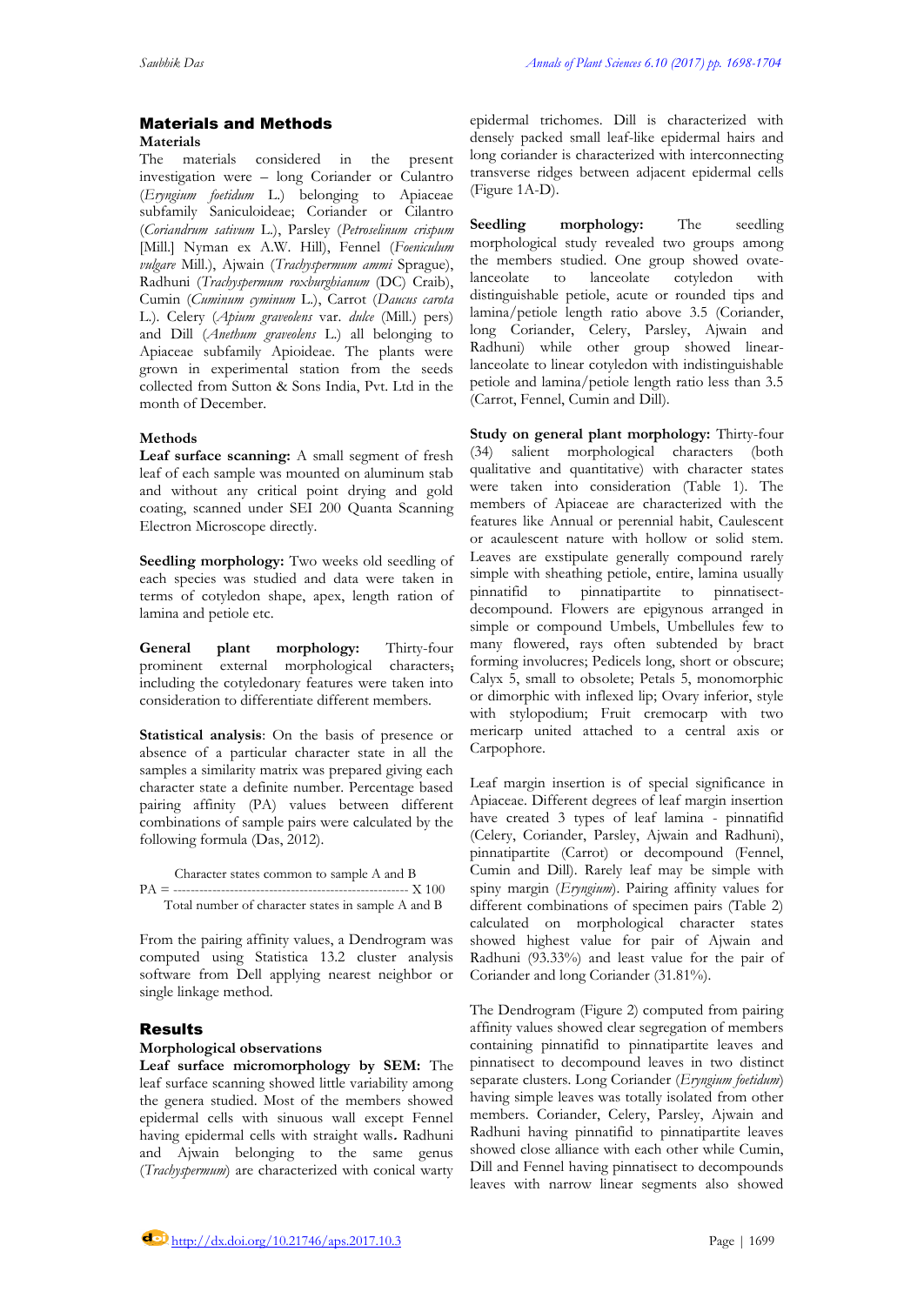closer affinity. Carrot represented an intermediate stage. On the basis of leaf margin insertion pattern and cotyledonary leaf features a putative evolutionary trend was outlined (Figure 3) that showed emergence of members having pinnatisect to decompound leaves from the members having simple entire or pinnatifid or pinnatipartite leaves. Cotyledonary leaves also showed a probable evolutionary trend from ovate lanceolate–lanceolate form to linear-lanceolate to linear form.

**Table 1:** Morphological characters with character states applied

| S. No. | <b>Characters</b>                       | <b>Character states</b>                                                                                                                                                     |
|--------|-----------------------------------------|-----------------------------------------------------------------------------------------------------------------------------------------------------------------------------|
| 1.     | Cotyledon Shape                         | 1. Ovate lanceolate to spathulate ovate 2. Linear lanceolate to linear                                                                                                      |
| 2.     | Cotyledon tip                           | 1. Acute 2. Rounded                                                                                                                                                         |
| 3.     | Length ration of lamina<br>and Petiole  | 1. Above 3.5 2. Below 3.5                                                                                                                                                   |
| 4.     | Petiole of cotyledonary<br>leaf         | 1. Distinguishable 2. Not distinguishable                                                                                                                                   |
| 5.     | Habit                                   | 1. Annual, 2. Biennial 3. Perennial                                                                                                                                         |
| 6.     | Stem                                    | 1. Creeping to erect 2. Erect                                                                                                                                               |
| 7.     | Leaf lamina                             | 1. Simple 2. Pinnatifid 3. Pinnatipartite 4. Decompound                                                                                                                     |
| 8.     | Leaf shape                              | 1. Ovate 2. Lanceolate 3. Oblanceolate to spathulate ovate                                                                                                                  |
| 9.     | Shape of ultimate leaf<br>segment       | 1. Oblong to lanceolate 2. Linear lanceolate to linear 3. Deltoid rhomboid                                                                                                  |
| 10.    | Leaf nature                             | 1. Cauline throughout 2. Cauline at base radical in the upper region                                                                                                        |
| 11.    | Leaf or leaf-let tip                    | 1. Acute to acuminate 2. Rounded                                                                                                                                            |
| 12.    | Leaf margin                             | 1. Entire 2. Serrate-spinulose 3. Glabrous to hispid 4. Serrate undulate                                                                                                    |
| 13.    | Leaf texture                            | 1. Herbaceous 2. Leathery coriaceous                                                                                                                                        |
| 14.    | Inflorescence                           | 1. Terminal and lateral 2. Terminal                                                                                                                                         |
| 15.    | Inflorescence type                      | 1. Compound Umbel of Umbellules 2. Compound Umbel of head                                                                                                                   |
| 16.    | Peduncle length                         | 1. Long 2. Very short                                                                                                                                                       |
| 17.    | Rays                                    | 1. Equal 2. Unequal                                                                                                                                                         |
| 18.    | No. of rays                             | 1. Many 2. $3-7(10)$                                                                                                                                                        |
| 19.    | Bract and bracteoles                    | 1. Both present 2. Bract absent bracteole present 3. Both absent                                                                                                            |
| 20.    | Bract                                   | 1. Sublinear to lanceolate, mucronate 2. Leafy ovate-lanceolate, spinulose, serrate 3. Linear-<br>lanceolate slightly coriaceous 4. Foliaceous pinnate with scarious margin |
| 21.    | <b>Bracteole</b>                        | 1. Linear-lanceolate acute to mucronate 2. Ovate-lanceolate acuminate to spiniform 3. Linear<br>toothed scarious                                                            |
| 22.    | Pedicels                                | 1. Equal 2. Unequal                                                                                                                                                         |
| 23.    | Sepal lobe                              | 1. Very small like ennations or absent 2. Prominent but much smaller than petal lobes 3. As<br>long as petals                                                               |
| 24.    | Petal lobe                              | 1. Small and equal 2. Unequal 3 longer 2 smaller                                                                                                                            |
| 25.    | Petal surface                           | 1. Hairy abaxially 2. Not hairy                                                                                                                                             |
| 26.    | Outer petals of outer<br>flower         | 1. Radiant 2. Not radiant                                                                                                                                                   |
| 27.    | Petals with reflexed or<br>incurved tip |                                                                                                                                                                             |
| 28.    | Petal Colour                            | 1. White or pinkish 2. Yellow 3. Greenish white 4. Creamy white                                                                                                             |
| 29.    | Stamen length                           | 1. Five equal to smaller than petals 2. Five longer than petals                                                                                                             |
| 30.    | Style                                   | 1. Short spreading 2. Short, erect to reflexed 3. Long exceeding calyx teeth 4. Short divaricated                                                                           |
| 31.    | Stylopodium                             | 1. Conical not massive 2. Massive conical covering the apex of ovary 3. Stylopodium obscure                                                                                 |
| 32.    | Ovary                                   | 1. Glandular 2. Bristly hairy strigose papilose 3. Not hairy or glandular                                                                                                   |
| 33.    | Carpophore                              | 1. Present 2. Absent                                                                                                                                                        |
| 34.    | Carpophore                              | 1. 2-Cleft to middle or base 2. 2-Cleft at the base                                                                                                                         |

|                  |  |  |  |  |  | Table 2: Pairing affinity values between different combination of Apiaceae members on morphological |
|------------------|--|--|--|--|--|-----------------------------------------------------------------------------------------------------|
| character states |  |  |  |  |  |                                                                                                     |

|   | A     | В     | С     | D     | Е     | F     | G     | н     |       |     |
|---|-------|-------|-------|-------|-------|-------|-------|-------|-------|-----|
| A | 100   |       |       |       |       |       |       |       |       |     |
| B | 31.81 | 100   |       |       |       |       |       |       |       |     |
| C | 37.20 | 65.90 | 100   |       |       |       |       |       |       |     |
| D | 43.18 | 64.44 | 63.63 | 100   |       |       |       |       |       |     |
| Е | 29.54 | 62.22 | 54.54 | 46.66 | 100   |       |       |       |       |     |
| F | 40.90 | 66.66 | 70.45 | 57.77 | 51.11 | 100   |       |       |       |     |
| G | 36.36 | 66.66 | 68.18 | 57.77 | 55.55 | 93.33 | 100   |       |       |     |
| Н | 45.45 | 71.11 | 56.81 | 57.77 | 55.55 | 75.55 | 71.11 | 100   |       |     |
| Ι | 39.08 | 58.42 | 63.63 | 55.55 | 55.55 | 62.22 | 57.77 | 68.88 | 100   |     |
|   | 47.72 | 62.22 | 61.36 | 66.66 | 55.55 | 66.66 | 66.66 | 82.22 | 77.77 | 100 |

Sample: **A**. Long Coriander **B**. Coriander **C**. Celery **D**. Parsley **E**. Carrot **F**. Radhuni **G**. Ajowain **H**. Cumin **I**. Fennel **J**. Dill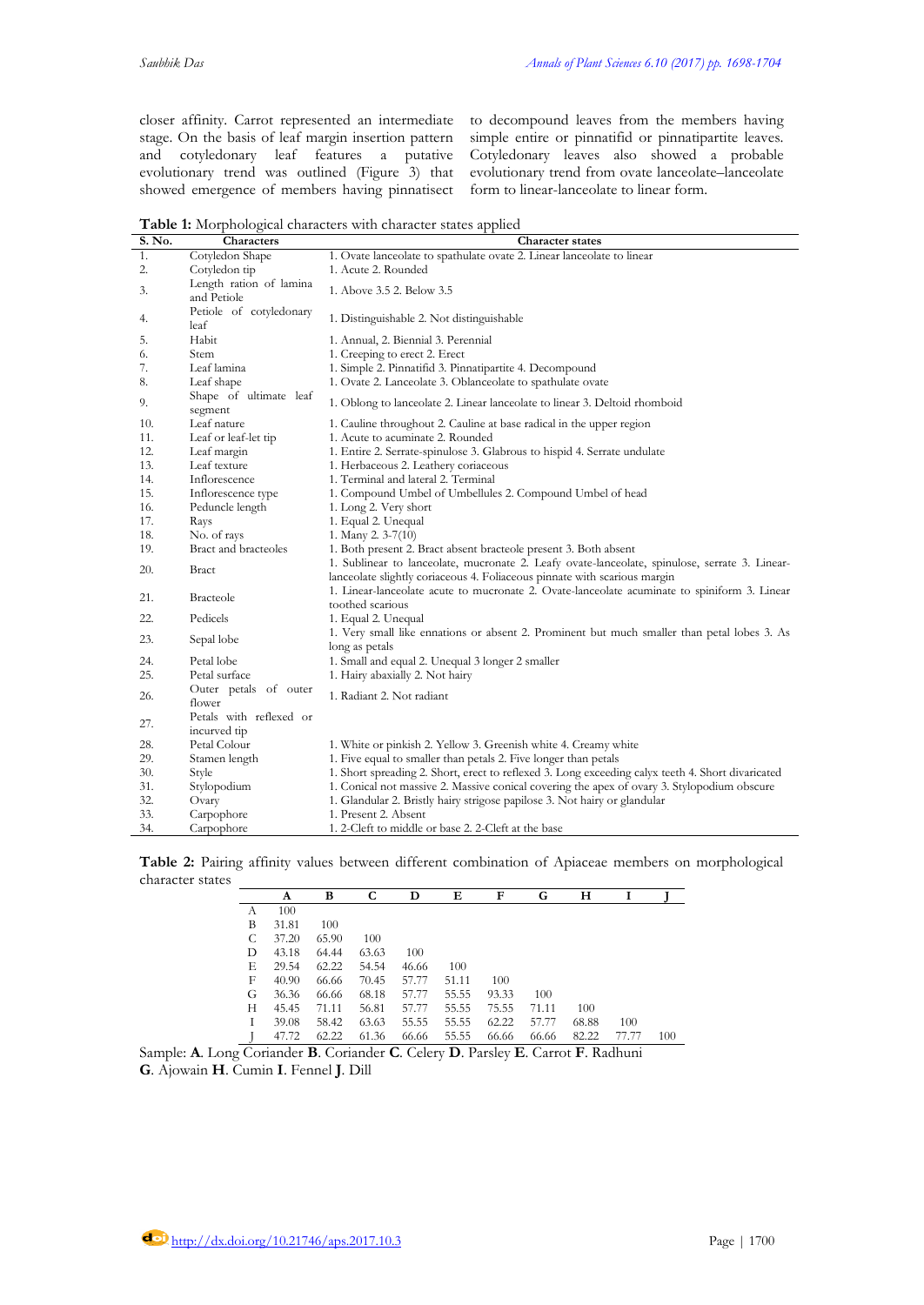#### **Explanation to figures**

**Figure 1.** A-D Leaf surface micromorphology by SEM.



A.Coriander B. Long Coriander C. Ajwain D. Dill



Figure 2. Dendrogram computed from pairing affinity values on morphological features.



**Figure 3.** Putative evolutionary trend based on leaf margin insertion and cotyledonary leaf features.

# **Discussion**

Taxonomic delimitation in the family Apiaceae has been addressed by many authors applying conventional parameters like morphology especially inflorescence pattern, seed and fruit characters, along with molecular and biochemical parameters. Subdivision of the family into three subfamilies (viz., Hydrocotyloideae, Saniculoideae and Apioideae) and 12 tribes was proposed long before (Drude, 1897-1898). Among the three subfamilies Apioideae is the largest and economically most important. The family Apiaceae has been subjected to major systematic reshuffling at various taxonomic levels. Studies on the subfamiliy apioideae especially tribe Apieae generated

heterogenous assemblage of morphologically diverse data (Jimenez-Mejias and Vargas, 2015). Interrelationship between subfamilies reflected by molecular data was supported by few morphological character, but none of these morphological characters supported the monophyly of subfamily Saniculoideae or Apioideae (Calvino *et al*., 2008).

Phylogeny of Apiaceae subfamily Apioideae has been studied by many workers (Downey *et al*., 2010; Downie *et al*., 2009; Zhou *et al*., 2008; Tilney *et al*., 2009; Winter *et al*., 2008; Magee *et al*., 2008; Valiejo-Roman *et al*., 2008; Spalik *et al*., 2009). Composition of major clades based on phylogenetic analysis involving molecular data showed a great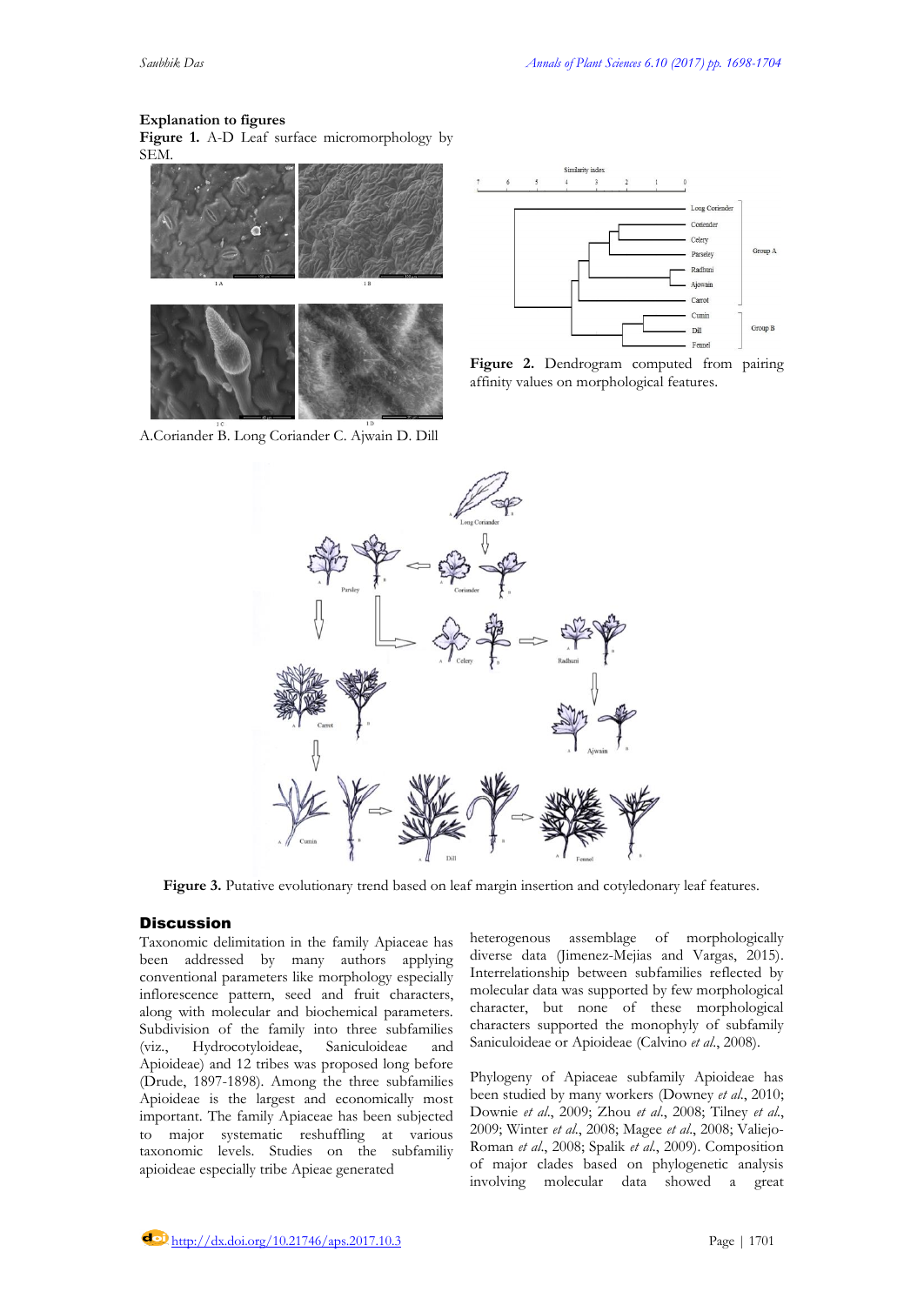inconsistency. Taxonomic delimitation based on morphological features is was not also conclusive. Downie *et al*., (2001) summarized the previous interpretations on molecular systematics of Apioideae and presented a revised classification that reflected phylogeny. He identified the congruence between different phylogenetic analyses based on Chloroplast DNA (*cp*DNA) gene, *matK* gene, intron (rpl 16, rps 16, rpo C1) sequences, *cp*DNA restriction sites, nuclear ribosomal DNA (nrDNA) and Internal Transcribed Spacer sequences. Subsequent investigation by Downie *et al*., (2010) identified several additional clades and tribes some of these new groups have now received support from both ITS and cpDNA studies**.** The study has identified 41 major clades within Apioideae, of which 21 have already been recognized at the tribal or subtribal rank and has also helped to elucidate the natural subdivisions within the entire subfamily. Morphological and combined (morphological and molecular) data sets from 123 endemic taxa of North-American Apioideae were analysed (Sun and Downie, (2010) using maximum parsimony and Bayesian approach. Phylogenetic trees derived from morphological character showed congruence with those derived from molecular data after abolishing weak branches. Three major clades and several welldefined subclades were identified. Phylogenetic relationship between 100 species of Apiaceae subfamily Apioideae distributed mainly in China was investigated (Zhou *et al*., 2008). Several genera were confirmed as monophyletic, though a large number of them were not monophyletic, characterized with diffuse generic boundaries and heterogeneous variation.

The most used molecular marker in Apioideae and many other angiosperms has been the Internal Transcribed Spacer (ITS) region on nuclear ribosomal DNA (Baldwin *et al*., 1995). Maximum likelihood tree derived from ITS 1 and ITS 2 sequences from Apiaceae members showed inclusion of *Anethum graveolens* (Dill), *Foeniculum vulgare* (Fennel), *Petroselinum crispum* (Parsley) and *Apium graveolens* (Celery) in a single clade while *Trachyspermum ammi* (Ajwain), *Daucus carota* (Carrot) were included in two separate clades (Downie *et al*., 1998). No major changes to the pre-existing phylogenetic classification were surfaced other than recognition of additional major clades to accommodate increased sampling. Inconsistency in clustering pattern in different clades is still persisting. Phylogenies estimated using parsimony, neighbor-joining and maximum likelihood methods reveal that: (1) Apiaceae subfamily Apioideae is monophyletic and is a sister group to subfamily Saniculoideae, (2) Apiaceae subfamily Hydrocotyloideae is not monophyletic, some members are strongly allied to Araliaceae and others to Apioideae and Saniculoideae and (3) Apiaceae subfamily Apioideae comprises several well-defined subclades but none of this coincides with previously

recognized tribal divisions created largely on morphological and anatomical characters of the fruit (Downie *et al*., 1998).

Molecular systematics of Apiaceae proposed by various authors is not consistent deviating from each other, though Downie *et al*., (2010) tried to trace the congruence between them. Few genera like *Pimpinella*, *Trachyspermum*, *Angelica* etc. were assigned to two or more major clades. Phylogenetic trees derived from morphological parameters showed congruence with those derived from molecular data in very few cases. Morphology can play a vital role in solving taxonomic disputes, ambiguity in tracing phylogeny in Apiaceae, especially the seedling morphology, leaf margin insertion pattern. In the present investigation few selected members belonging to Apiaceae differing in mature leaf and cotyledonary leaf morphology were taken into consideration to trace the phylogenetic lineages. The phylogenetic lineages appeared in the present investigation displayed a significant deviation from the existing interpretation as far as grouping of taxa is concerned.

Simple leaves (entire or with different degrees of marginal incertion) are common in Saniculoideae. All the members of the tribe Steganotaenieae have compound leaves, while those of the tribe Saniculeae have simple leaves. Simple leaves are plesiomorphic in subfamily Saniculoideae and in tribe Saniculeae and compound leaves are synapomorphy for the tribe Steganotaenieae. Compound leaves also occur in subfamily<br>Apioideae. The ancestors of the tribe Apioideae. The ancestors of the tribe Steganotaenieae and Saniculeae had nonpalmate leaves, a plesiomorphic feature also present in the ancestors of subfamily Saniculoideae, the ancestor of Apioideae (Shah and Constance, 1951).

It is presumed that simple entire leaf represents the primitive condition, evolution supposed to have progressed towards gradual increase in marginal insertion leading to pinnately dissected, pinnatipartite ultimately to decompound leaves with narrow linear segments. Similarly, ovate-lanceolate cotyledonary leaves may be considered to represent the primitive situation and gradual narrowing has given rise to linear cotyledonary leaves. Keeping in view this concept, it would be logical to interprete that the member like long Coriander (*Eryngium foetidum*) included in the subfamily Saniculoideae with simple entire spathulate-ovate to spathulate leaves represents the ancestral stock and other members having pinnatifid, pinnatipartite to pinnatisect-decompound leaves with narrow linear segments might have evolved. As the present study deals with few selected members, putative evolutionary trend derived from leaf and cotyledonary features is not comprehensive due to lack of missing links. Coriander or Cilantro is supposed to be a probable descendent (not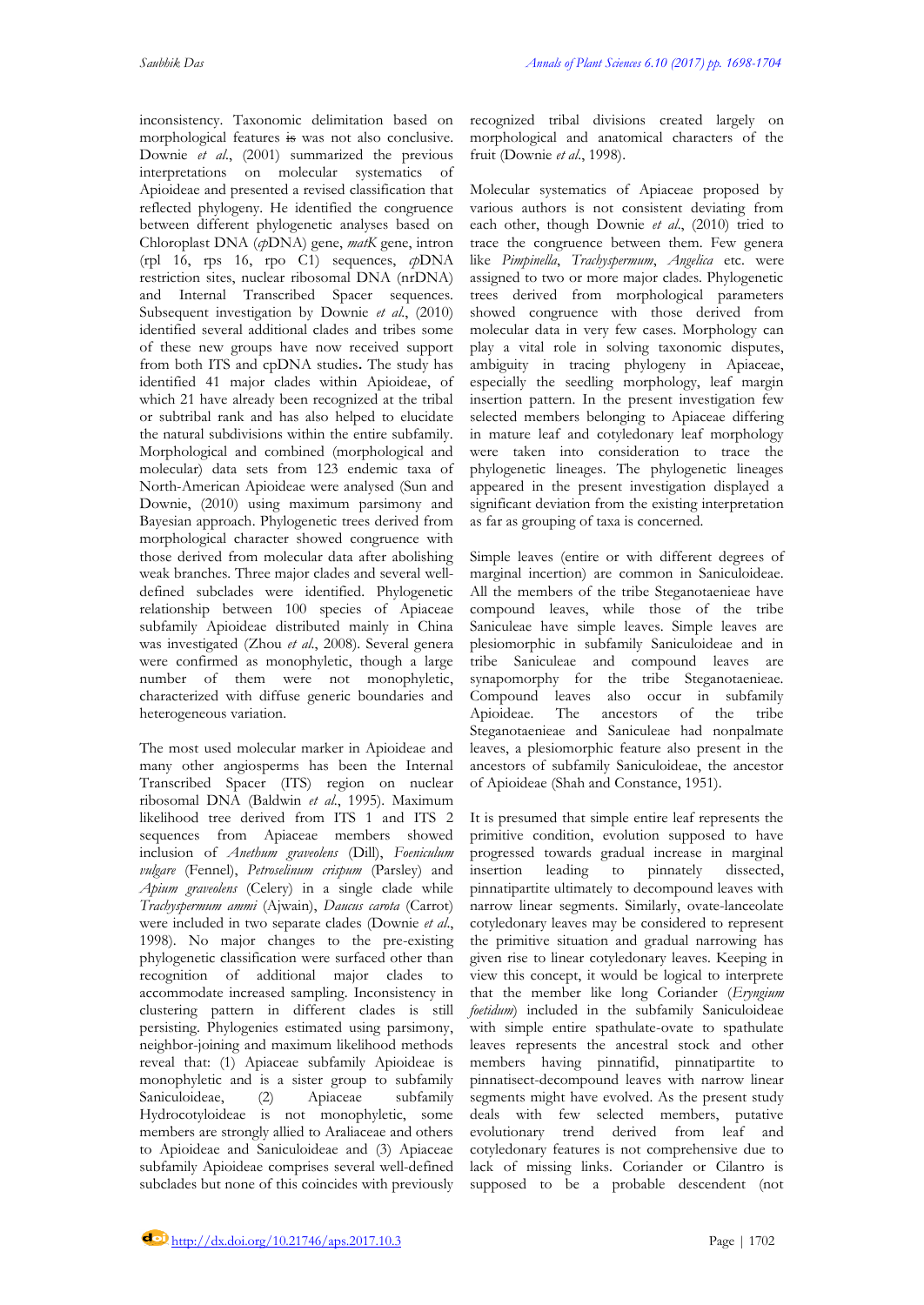immediate) from Long Coriander or Culantro. Two evolutionary trends are recognizable from Coriander, one giving rise to members like Celery, Ajwain, and Radhuni and other giving rise to members like Parsley, Carrot, Cumin, Dill and Fennel. The former trend represents a short branch of the main trunk characterized with pinnatifid to pinnatipartite leaves and spathulate-ovate cotyledonary leaves with rounded tips while the later is the main evolutionary trend illustrates the transition from pinnatifid, pinnatipartite to decompound leaves and transition from ovatelanceolate acute cotyledonary leaves to narrow linear acute acute cotyledonary leaves.

Dendrogram computed from morphological features appeared supportive to the derived putative trend. Long Coriander showed wide divergence from all the other members. Members like Coriander, Celery, Parsley, Radhuni and Ajwain were clustered in a distinct group and members like Dill, Fennel and Cumin were included in a separate cluster. In molecular phylogeny (Downie *et al*., 2010) the clades corresponding to tribes or subtribes show heterogeneous assemblage of species widely differing in morphology. The genera like *Anethum*, *Foeniculum*, *Apium*, *Petroselinum*  included in the tribe Apieae differ from each other on seedling and leaf margin insertion*.* Cumin and Carrot are included in the clade corresponding to the subtribe Daucinae but in the present study two are placed in two separate groups. In the present investigation taxa were grouped based on leaf margin insertion pattern, seedling morphology along with other morphological features. These two morphological parameters are significant enough to minimize the differences between different phylogenetic interpretations. Delimitation of different clades or tribes or subtribes is not very sharp due to diffuse generic boundaries and heterogeneous patterns of variation. This type of study along with molecular parameters could be proved promising to derive phylogeny in Apiaceae especially in subfamily Apioideae. A comprehensive study involving a large number of taxa can reflect the overall phylogeny in Apioideae providing the missing links.

# Conclusion

Application of molecular parameters alone cannot generate any comprehensive idea about phylogeny in Apiaceae subfamily Apioideae. Simple morphology could be very instrumental in deriving phylogeny especially when generic boundaries are diffuse. Interpretation from morphological parameters may or may not show congruence with that of molecular parameter.

Application of leaf lamina insertion pattern and cotyledonary leaf features along with other parameters would be very effective to trace the

evolutionary trend in Apiaceae particularly in Apioideae. A comprehensive investigation involving a large number of members may provide the missing links in the trend.

# Acknowledgements

The author expresses his sincere gratitude to University Grants Commission, New Delhi for the project.

# References

- 1. Baldwin, B.G., M.J. Sanderson, J.M. Porter, M.F. Wojciechowski, C.S. Campbell and M.J. Donoghue. "The ITS region of nuclear ribosomal DNA: A valuable source of evidence on angiosperm phylogeny." *Annals of Missouri Botanical Garden* 82(1995):247-277. Print
- 2. Calvino, C.I., S.G. Martinez and S.R. Downie. "Morphology and biogeography of Apiaceae subfamily Saniculoideae as inferred by phylogenetic analysis of molecular data." *American Journal of Botany* 96.2 (2008): 196-214. Print
- 3. Constance, L. History of classification of Umbelliferae (Apiaceae). In: Heywood, V.H., (ed), *The biology and chemistry of the Unbelliferae.* Academic Press, New York, 1971, pp. 1-12.
- 4. Das, S. "Systematics and taxonomic delimitation of vegetable, grain and weed amaranths: a morphological and biochemical approach." *Genetic Resources and Crop Evolution* 59 (2012): 289-303. Print
- 5. Downie, S.R. and D.S. Katz-Downie. "A molecular phylogeny of Apiaceae subfamily Apioideae: evidence from nuclear ribosomal DNA internal transcribed spacer sequence." *American Journal of Botany* 83 (1996): 234-251. Print
- 6. Downie, S.R., D.S. Katz-Downie and K.J. Cho. "Phylogenetic analysis of Apiaceae subfamily Apioideae using nucleotide sequence from the Chloroplast *rpoCl* intron." *Molecular Phylogenetics and Evolution* 6(1996): 1-18.Print
- 7. Downie, S.R., S. Ramnath, D.S. Katz-Downie and E. Llanas. "Molecular systematic of Apiaceae subfamily Apioideae: phylogenetic analysis of nuclear ribosomal DNA internal transcribed spacer and plastid *rpoC1* intron sequence. "*American Journal of Botany* 85 (1998): 563-591. Print
- 8. Downie, S.R., G.M. Plunkett, M.F. Watson, K. Spalik, D.S. Katz-Downie, C.M. Valiejo-Roman, E.I. Terentieva, A.V. Troitsky, B.Y. Lee, J. Lahham and A. Ei-Oqlah. "Tribes and clades within Apiaceae subfamily Apioideae: the contribution of molecular data." *Edinburgh Journal of Botany* 58(2001): 301- 330.Print
- 9. Downie, S.R., D.S. Katz-Downie, F.J. Sun and C.S. Lee. "Phylogeny and biogeography of Apiaceae tribe Oenantheae inferred from nuclear rDNA ITS and cpDNA psbI–5'trnK(UUU) sequences, with